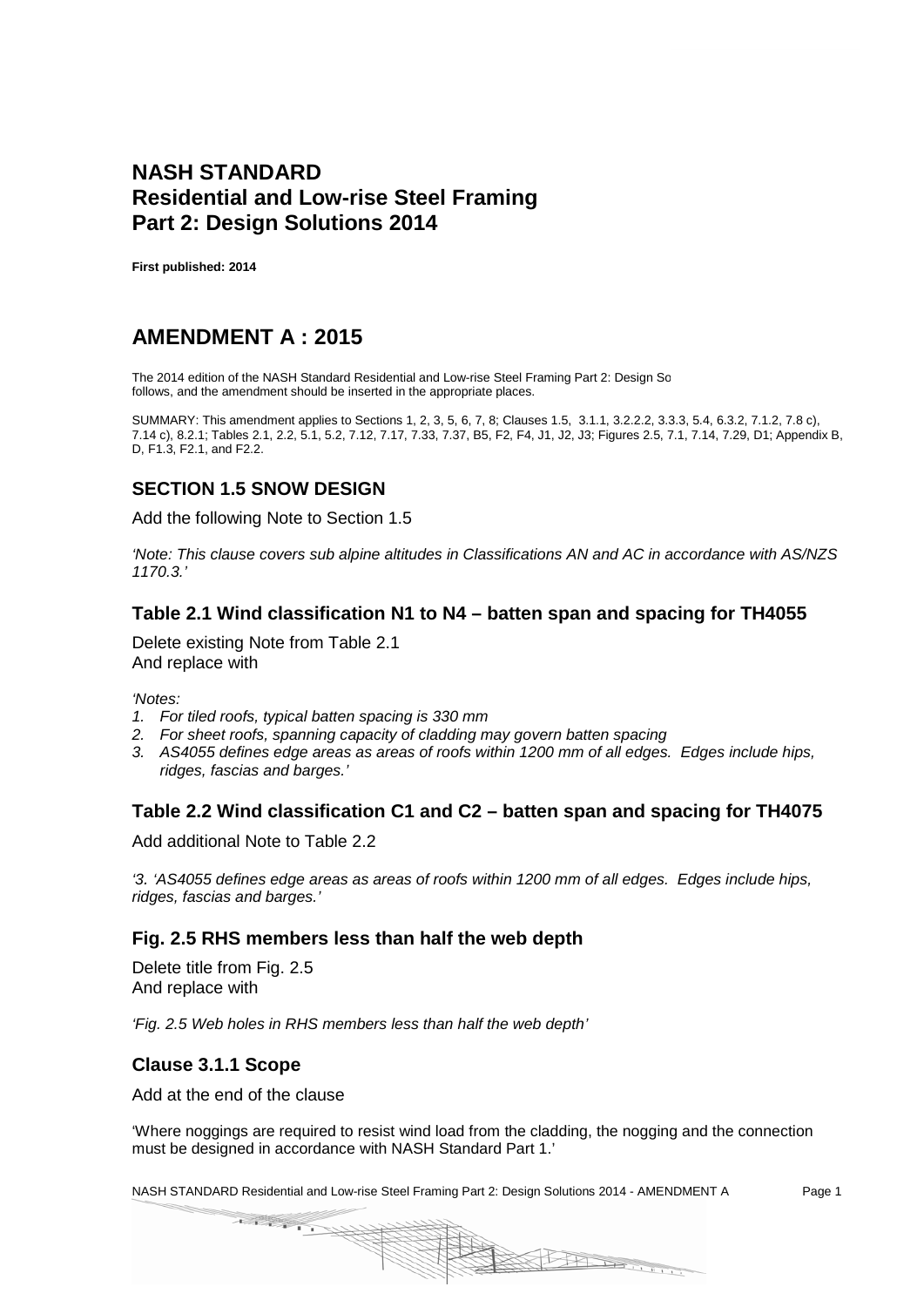#### **Clause 3.2.2.2 Plate selection**

Add the following words to the end of the first sentence

'and the members above and below the plate must be aligned in accordance with the requirements of Appendix A2.4.'

#### **Clause 3.3.3 Internal walls**

Add at end of first sentence

'and fixed with vertically slotted wall brackets.'

#### **SECTION 5.4 SUB FLOOR SUPPORTS**

#### **Table 5.1 Floor area supported by stumps (m<sup>2</sup> )**

Add additional Notes to Table 5.1

- *'3. The floor area is the ground floor area supported by the stump together with any floor area from the first storey.*
- *4. The floor area does not include any allowance for roof loads.'*

Add new Table 5.2 Floor loads supported by cantilevered stumps

|                     |                    | <b>Stump height (mm)</b>        |      |      |      |      |     |     |
|---------------------|--------------------|---------------------------------|------|------|------|------|-----|-----|
| <b>Stump size</b>   | Load               | ≤<br>1200<br>1500<br>900<br>600 |      | 1800 | 2100 | 2400 |     |     |
| 75 x 75 x 4.0 SHS   | Floor area $(m^2)$ | 30                              |      |      |      |      |     |     |
|                     | Racking force (kN) | 2.0                             |      |      |      |      |     |     |
| 89 x 89 x 3.5 SHS   | Floor area $(m^2)$ | 30                              | 30   |      |      |      |     |     |
|                     | Racking force (kN) | 3.2                             | 1.4  |      |      |      |     |     |
| 100 x 100 x 4.0 SHS | Floor area $(m^2)$ | 40                              | 40   | 40   |      |      |     |     |
|                     | Racking force (kN) | 5.2                             | 2.3  | 1.3  | ۰    |      |     |     |
| 125 x 125 x 4.0 SHS | Floor area $(m^2)$ | 50                              | 50   | 50   |      |      |     |     |
|                     | Racking force (kN) | 10.5                            | 4.7  | 2.6  | 1.7  |      |     |     |
| 150 x 150 x 5.0 SHS | Floor area $(m^2)$ | 70                              | 70   | 70   | 70   | 70   | 70  | 70  |
|                     | Racking force (kN) | 22.6                            | 10.0 | 5.7  | 3.6  | 2.5  | 1.8 | 1.4 |

#### 'Table 5.2 Floor area and lateral load supported by cantilevered stumps

*Notes:*

- *1. Cantilevered stump is a stump that is cast into a concrete footing, which has been designed to resist vertical and lateral loads*
- *2. The axial load and lateral load may be applied together*
- *3. The foundation must be designed to resist the axial and lateral loads*
- *4. This table does not allow for impact from vehicles. Where impact is considered to be likely, the posts should be designed for the impact load*
- *5. Minimum grade of SHS is C350*
- *6. Soil to be kept away from post. Refer to NASH Standard Part 2 :Design Solutions Appendix B Fig B1(a)*

PH LEUR

*7. Refer to Section 6 for calculation of racking forces*

*8. Roof loads to be designed in accordance with NASH Standard Part 1'*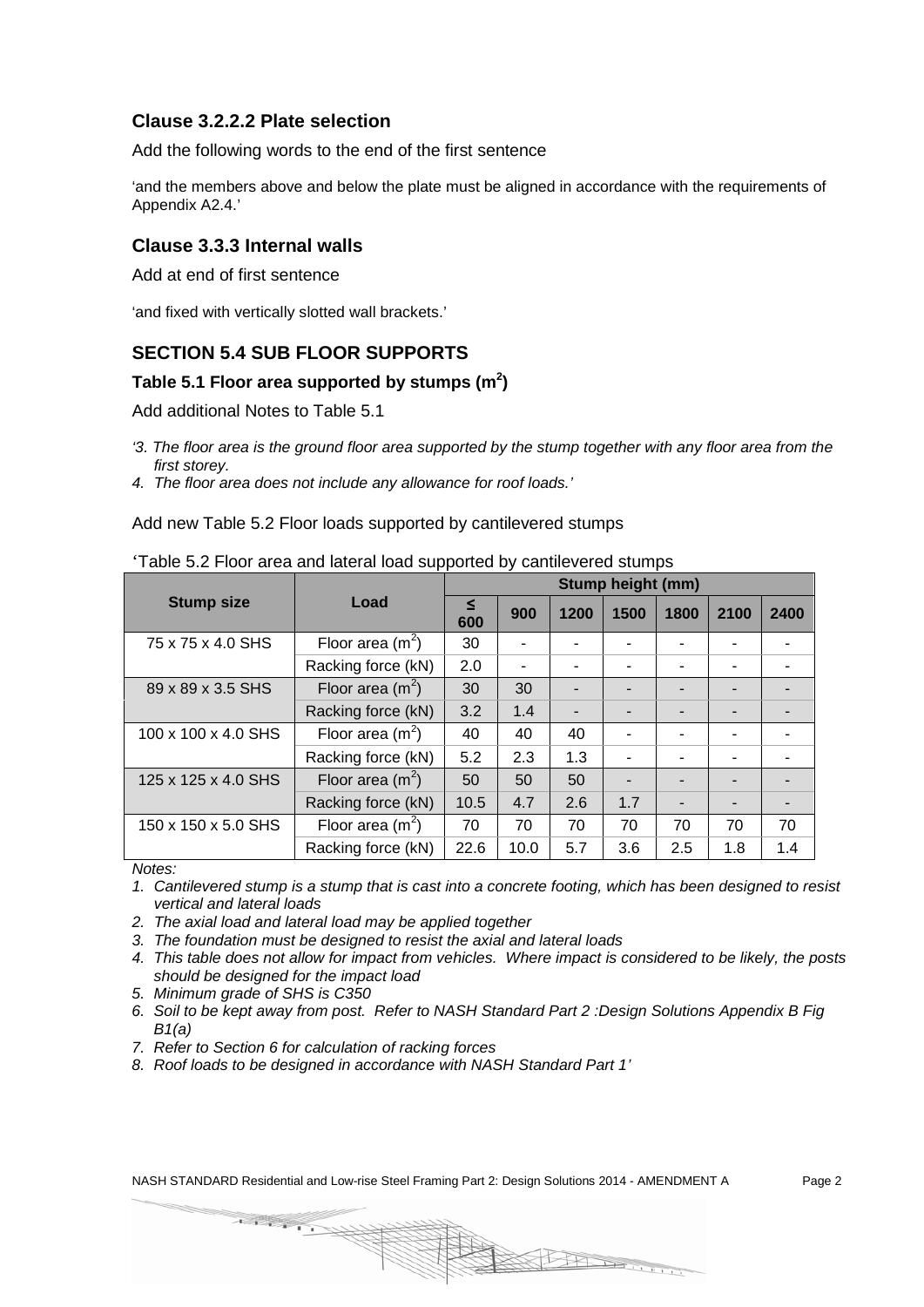### **Clause 6.3.2 Spacing of bracing walls**

Add at end of clause 'The ceiling must be a minimum of 10 mm plasterboard fixed in accordance with AS/NZS 2589.'

### **SECTION 7 CONNECTION DESIGN INCLUDING TIE DOWN**

#### **Clause 7.1.2 General requirements**

Add following at end of clause.

'This Standard only covers concrete screw anchors.

*Notes:*

- *1. Design guidance for other types of concrete anchors is given by Australian Engineered Fasteners and Anchors Council (AEFAC) www.aefac.org.au*
- *2. Care should be taken when using expanding anchors near slab edges.'*

#### **Fig. 7.1**

Replace Fig. 7.1 with the following

Roof batten



*Fig. 7.1 Roof batten connection*

#### **Tables**

In the following tables, make the indicated change to the connection types:

'Table  $7.12$  – Types 4A to 4C, replace 'M12 x 100' with 'M10 x 75' Table 7.17 – Types 5A to 5E, replace 'M12 x 100' with 'M10 x 75' Table 7.33 – Types 11A to 11C, replace 'M12 x 100' with 'M10 x 75' Table 7.37 – Types 12A to 12E, replace 'M12 x 100' with 'M10 x 75'

#### **Figure 7.14**

Delete Fig.7.14 title and replace with 'Concrete screw anchor to concrete floor'

#### **Clause 7.8 c)**

Replace wording 'masonry' with 'concrete'

#### **Clause 7.14 c)**

Replace wording 'masonry' with 'concrete'

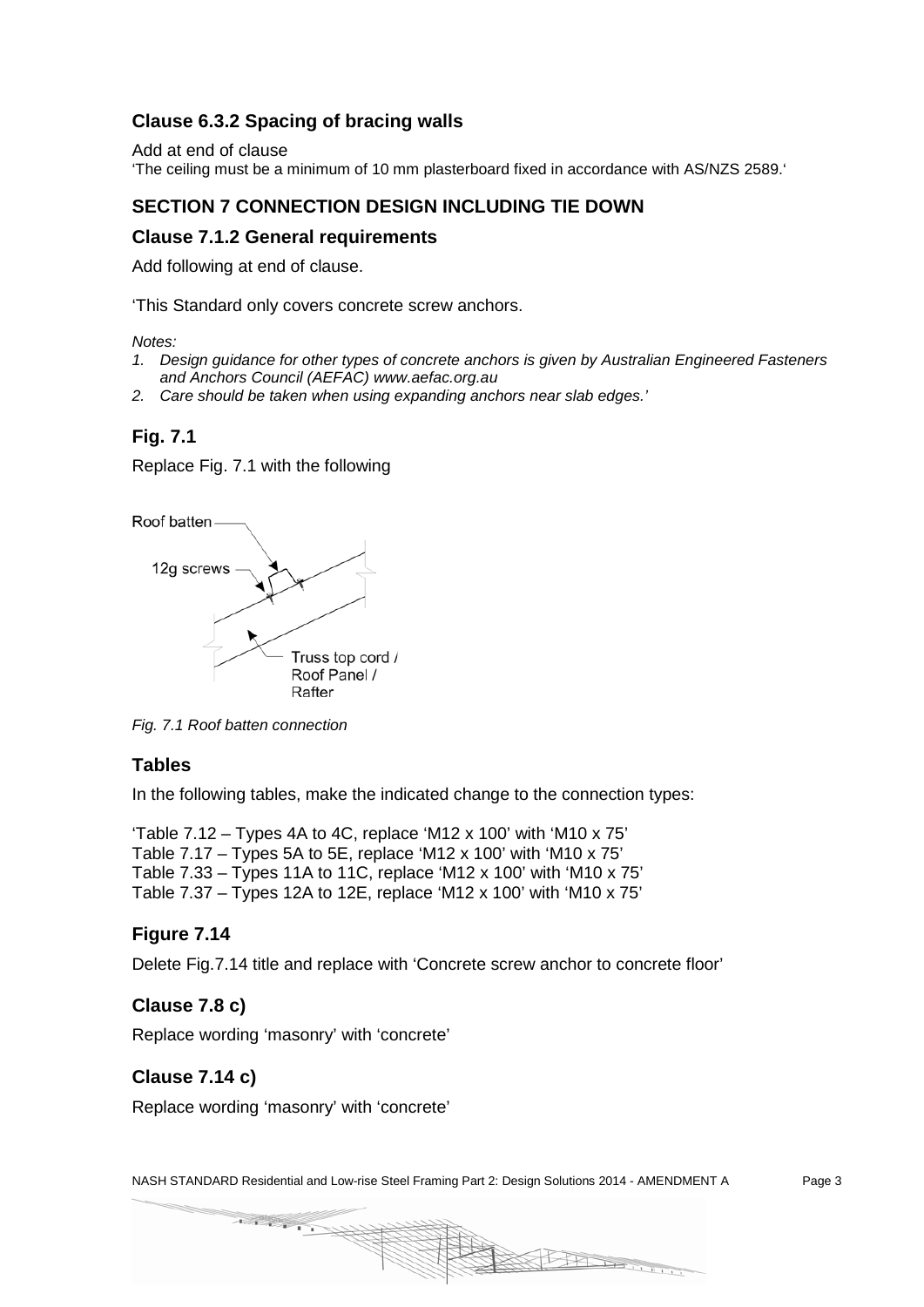## **Fig. 7.29 Masonry anchor detail, bottom plate to concrete floor, lower storey**

Delete title Replace with 'Fig. 7.29 Concrete anchor detail, bottom plate to concrete floor, lower storey'

In Figure diagram delete 'or chemical anchor'

## **APPENDIX B – DURABILITY DESIGN**

#### **Table B5 Protective coating specifications for screws and bolts**

Delete Note 2 Replace with *'2. Concrete anchors should have a minimum coating of 25 microns of zinc or equivalent'* 

## **APPENDIX D – TOP HATS**

Replace Figure D1 with new figure with 'd' and 'b' interchanged.



### **APPENDIX F1.3 DESIGN STRENGTH**

Change title of Section to 'DESIGN CAPACITY'

In second paragraph

Replace 'design strength' with 'design capacity'.

#### **Table F2 Design capacities of screws conforming to AS 3566.1**

On first line of table change 'Vs' to 'ØV<sub>s</sub>'

### **APPENDIX F2.1 MINIMUM DESIGN CAPACITIES**

Delete 'MINIMUM' from heading

At the start of the first paragraph

Replace 'The minimum design capacities' with 'The design capacities'

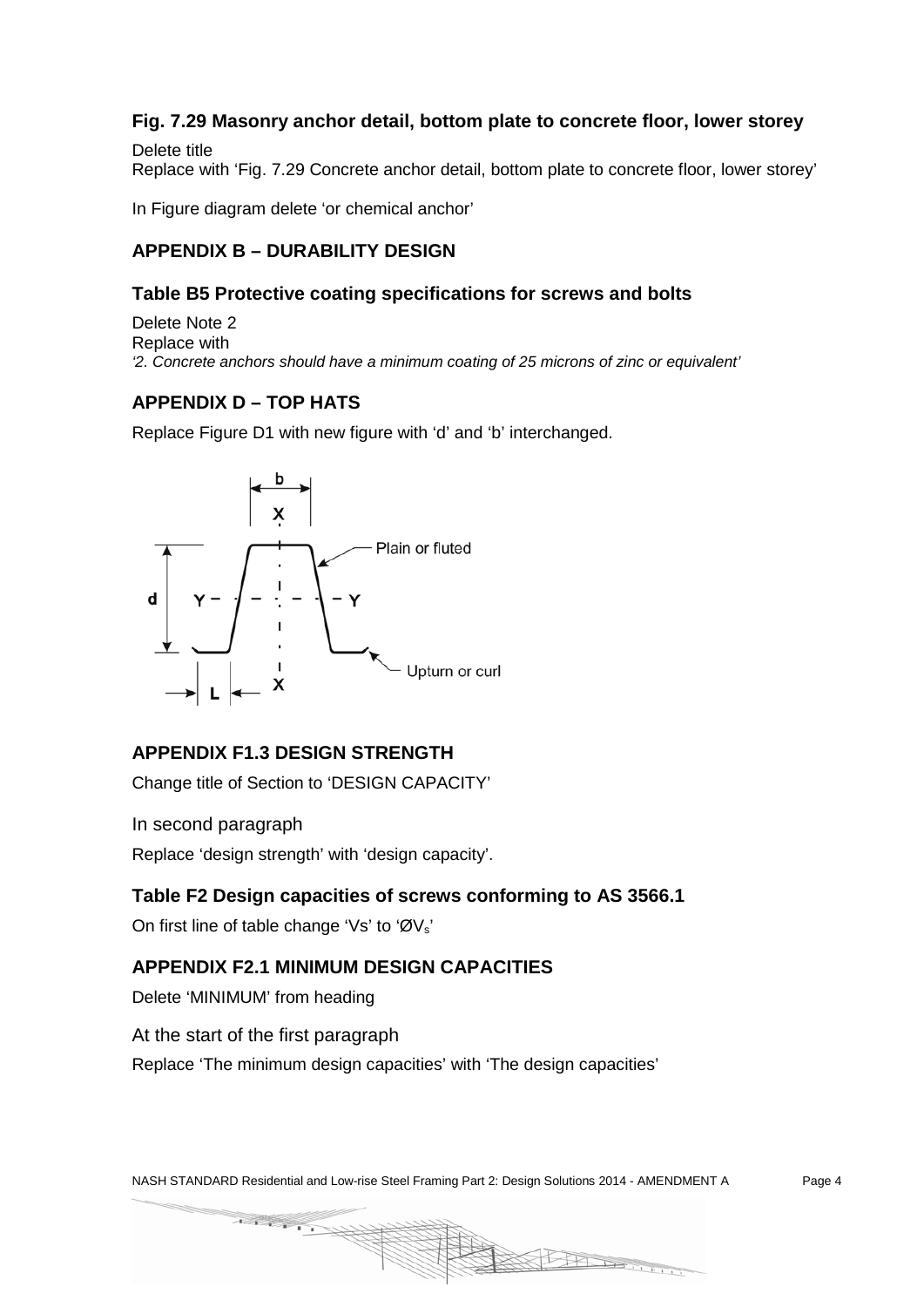#### **Table F4 Design capacities of screw anchors**

Replace Table F4 and Notes with the following

| <b>Minimum</b><br>edge<br>distance | <b>Anchor</b><br>diameter | <b>Embedment</b><br>depth | <b>Concrete</b><br>strength | <b>Design</b><br>tensile<br>capacity | Design shear<br>capacity<br>perpendicular<br>to edge | <b>Design shear</b><br>capacity<br>parallel to<br>edge |
|------------------------------------|---------------------------|---------------------------|-----------------------------|--------------------------------------|------------------------------------------------------|--------------------------------------------------------|
| (mm)                               | (mm)                      | (mm)                      | (MPa)                       | (KN)                                 | (kN)                                                 | (kN)                                                   |
| 35                                 | 10                        | 75                        | 20                          | 7                                    | 2.1                                                  | 4.2                                                    |
| 45                                 | 10 <sup>°</sup>           | 75                        | 20                          | 8                                    | 3.1                                                  | 6.2                                                    |
| 35                                 | 12                        | 95                        | 20                          | 10                                   | 2.4                                                  | 4.8                                                    |
| 45                                 | 12                        | 95                        | 20                          | 11                                   | 3.5                                                  | 7.0                                                    |

'Table F4 Design capacities of screw anchors

*Notes:*

*1. Screw anchors should not be over torqued during installation to avoid damage to the screw and/or concrete*

*2. The design capacities depend on the mechanical and geometric properties of the screw anchors, therefore, the design capacities are product dependent* 

*3. Screw anchors with different diameters and lengths are available and can be used subject to their design capacities being provided in accordance with Clause F2.2* 

*4. The capacity of screw anchors is sensitive to installation including drill depth, drill hole size and hole cleaning.*

*5. The values given in this table are the design capacities used in this Standard.'*

### **APPENDIX F2.2 DETERMINATION OF MINIMUM DESIGN CAPACITIES**

Delete existing text and replace with

'*Note: Additional guidance on factors influencing the design capacity of concrete screw anchors is given by Australian Engineered Fasteners and Anchors Council (AEFAC) www.aefac.org.au'*

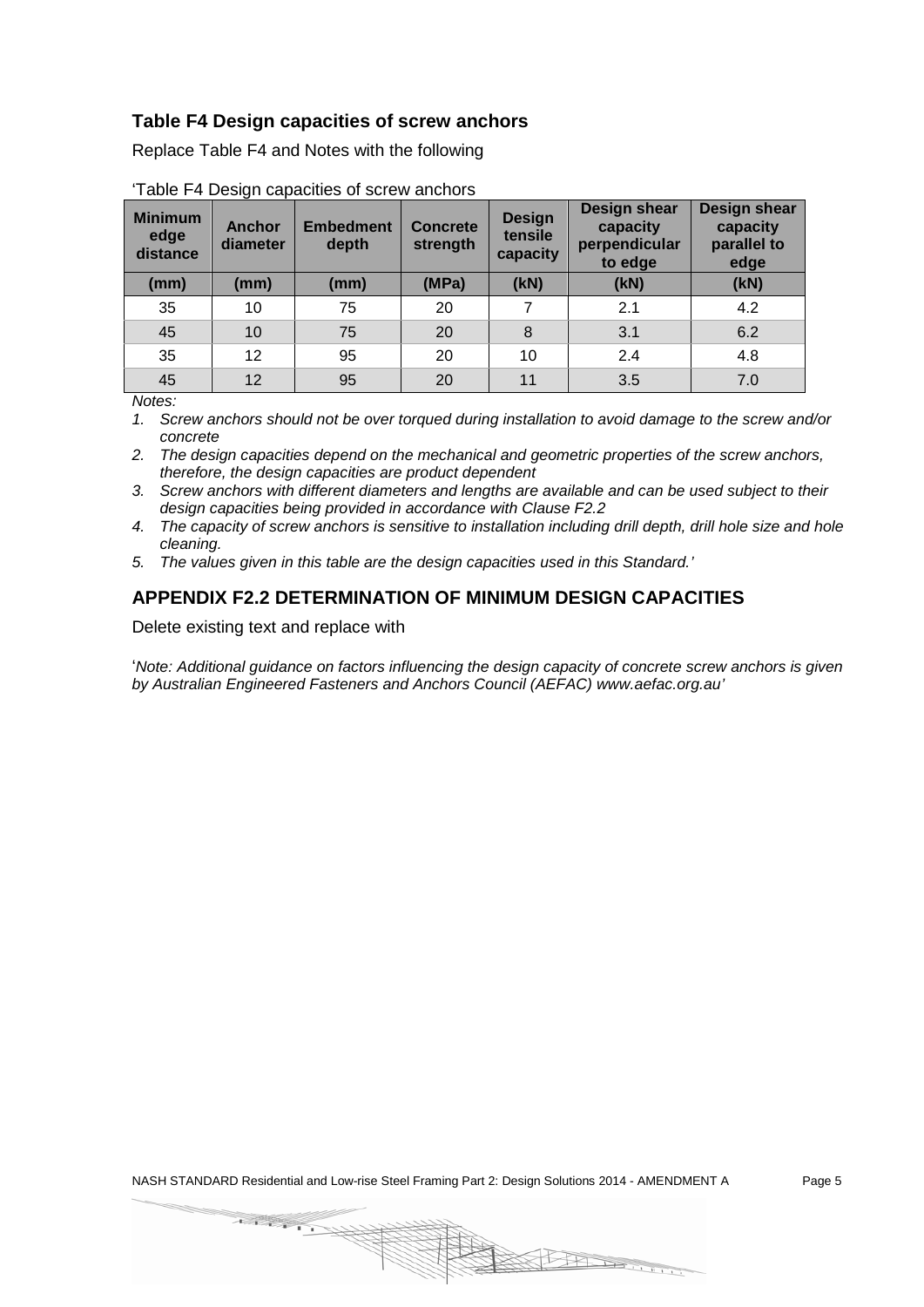## **APPENDIX J2 ROOF SYSTEMS**

Replace Table J1 with the following new Table J1

| <b>Roof configuration</b>              | <b>Insulation</b>                                                              | <b>Ventilation</b> | <b>Direction of</b><br>heat flow | <b>Total R-</b><br>Value |
|----------------------------------------|--------------------------------------------------------------------------------|--------------------|----------------------------------|--------------------------|
|                                        |                                                                                | Ventilated         | Down                             | 4.1                      |
|                                        | R3.5 ceiling                                                                   |                    | Up                               | 3.9                      |
|                                        | batts                                                                          | Unventilated       | Down                             | 3.9                      |
|                                        |                                                                                |                    | Up                               | 4.1                      |
|                                        |                                                                                | Ventilated         | Down                             | 4.5                      |
| Pitched METAL roof                     | R4.0 ceiling                                                                   |                    | Up                               | 4.4                      |
| with FLAT ceiling                      | batts                                                                          | Unventilated       | Down                             | 4.4                      |
|                                        |                                                                                |                    | Up                               | 4.6                      |
|                                        | Foil faced R1.3<br>Ventilated<br>roofing blanket<br>plus R3.5 ceiling<br>batts |                    | Down                             | 6.2                      |
|                                        |                                                                                |                    | Up                               | 5.6                      |
|                                        |                                                                                | Unventilated       | Down                             | 5.9                      |
|                                        |                                                                                |                    | Up                               | 5.8                      |
| Pitched TILE roof with<br>FLAT ceiling |                                                                                | Ventilated         | Down                             | 4.6                      |
|                                        | R4.0 ceiling                                                                   |                    | Up                               | 4.4                      |
|                                        | batts                                                                          | Unventilated       | Down                             | 4.4                      |
|                                        |                                                                                |                    | Up                               | 4.6                      |
|                                        | Single sided foil                                                              | Ventilated         | Down                             | 5.7                      |
|                                        | membrane plus                                                                  |                    | Up                               | 5.0                      |
|                                        | R4.0 ceiling                                                                   | Unventilated       | Down                             | 5.4                      |
|                                        | batts                                                                          |                    | Up                               | 5.2                      |

'Table J1 Insulation values for roof systems'

Replace Table J2 with the following new Table J2

'Table J2 Insulation values for wall systems'

| <b>Wall configuration</b>                           | <b>Insulation</b>           | Direction of<br>heat flow | <b>Total R-Value</b> |
|-----------------------------------------------------|-----------------------------|---------------------------|----------------------|
| Fibre cement sheet<br>Steel batten or thermal       | Single sided foil with R2.5 | Inwards                   | 2.8                  |
| break<br>90 mm steel stud<br>10 mm plasterboard     | wall batts                  | Outwards                  | 3.0                  |
| Fibre cement sheet<br>Steel batten                  | Double sided antiglare foil | Inwards                   | 2.8                  |
| 70/75 mm steel stud<br>10 mm plasterboard           | with R2.0 wall batts        | Outwards                  | 3.1                  |
| 110 mm brick veneer<br>70/75/90 mm steel stud       | Single sided foil with R2.5 | Inwards                   | 3.0                  |
| 10 mm plasterboard lining                           | wall batts                  | Outwards                  | 3.2                  |
| 110 mm brick veneer                                 | Double sided antiglare foil | Inwards                   | 3.0                  |
| 70/75/90 mm steel stud<br>10 mm plasterboard lining | with R2.0 wall batts        | Outwards                  | 3.3                  |

**CALLER**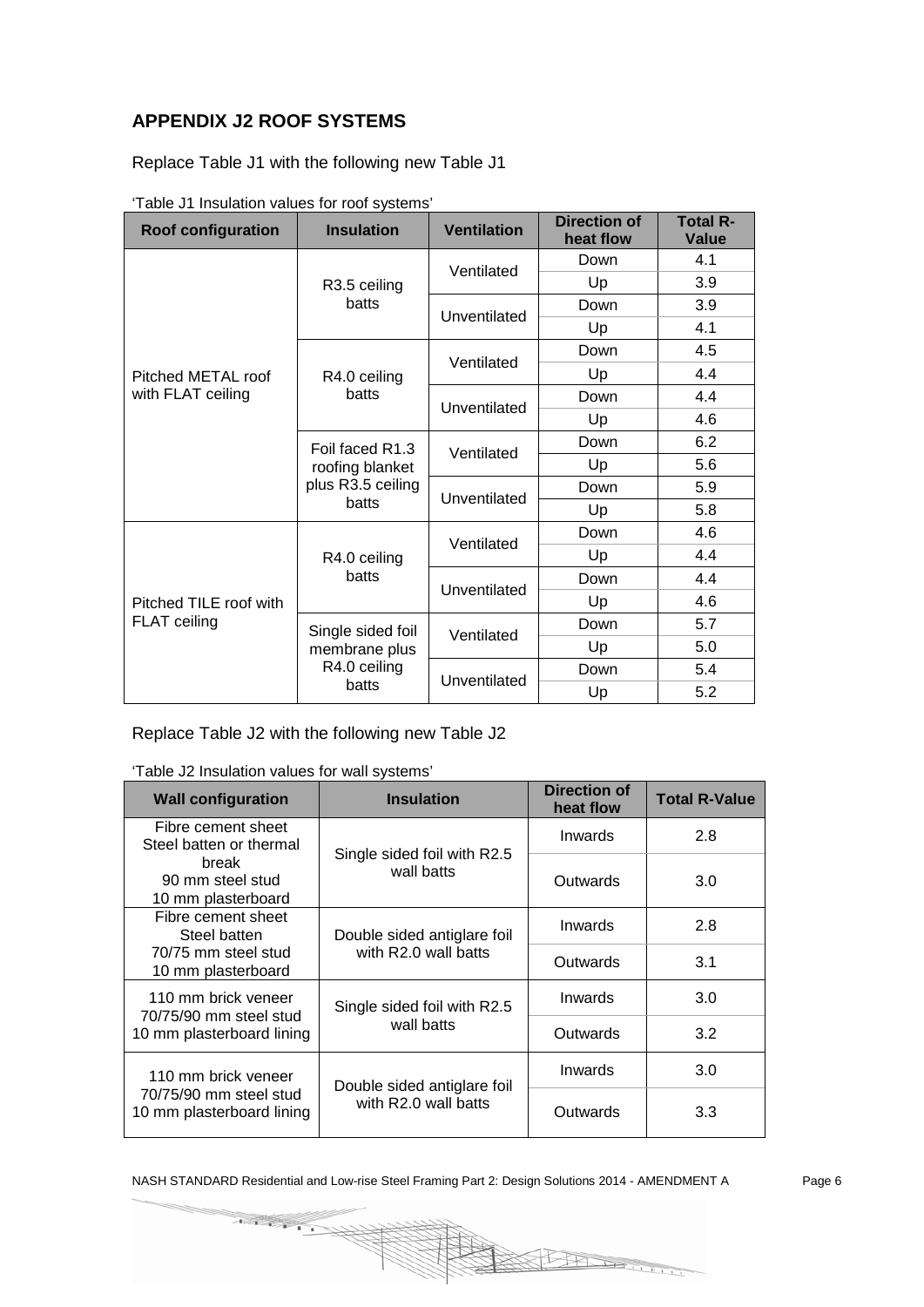Replace Table J3 with the following new Table J3

| <b>Floor configuration</b>                                     | <b>Enclosure</b><br>wall | <b>Additional</b><br>insulation        | <b>Direction of</b><br>heat flow | <b>Total R-</b><br><b>Value</b> |
|----------------------------------------------------------------|--------------------------|----------------------------------------|----------------------------------|---------------------------------|
|                                                                | Single skin              |                                        | Upwards                          | 2.9                             |
| Timber flooring on steel frame<br>$\leq 600$ mm above ground   | masonry                  | R2.0 batts on<br>permeable<br>membrane | Downwards                        | 3.0                             |
| - subfloor enclosed                                            | Light weight             |                                        | Upwards                          | 2.8                             |
|                                                                | cladding                 |                                        | Downwards                        | 2.9                             |
|                                                                | Single skin              |                                        | Upwards                          | 2.8                             |
| Timber flooring on steel frame<br>$600 - 1200$ mm above ground | masonry                  |                                        | Downwards                        | 2.9                             |
| - subfloor enclosed                                            | Light weight             |                                        | Upwards                          | 2.6                             |
|                                                                | cladding                 |                                        | Downwards                        | 2.8                             |
|                                                                | Single skin              |                                        | Upwards                          | 2.7                             |
| Timber flooring on steel frame<br>> 1200 mm above ground       | masonry                  |                                        | Downwards                        | 2.8                             |
| - subfloor enclosed                                            | Light weight             |                                        | Upwards                          | 2.6                             |
|                                                                | cladding                 |                                        | Downwards                        | 2.7                             |
| Timber flooring on steel frame                                 | None                     |                                        | Upwards                          | 2.4                             |
| - subfloor unenclosed                                          |                          |                                        | Downwards                        | 2.5                             |
|                                                                | Single skin              |                                        | Upwards                          | 1.4                             |
| Timber flooring on steel frame<br>$\leq 600$ mm above ground   | masonry                  |                                        | Downwards                        | 2.9                             |
| - subfloor enclosed                                            | Light weight             |                                        | Upwards                          | 1.3                             |
|                                                                | cladding                 |                                        | Downwards                        | 2.8                             |
|                                                                | Single skin              |                                        | Upwards                          | 1.3                             |
| Timber flooring on steel frame<br>$600 - 1200$ mm above ground | masonry                  |                                        | Downwards                        | 2.8                             |
| - subfloor enclosed                                            | Light weight<br>cladding | Permeable<br>double sided              | Upwards                          | 1.2                             |
|                                                                |                          | antiglare foil                         | Downwards                        | 2.7                             |
|                                                                | Single skin              |                                        | Upwards                          | 1.2                             |
| Timber flooring on steel frame                                 | masonry                  |                                        | Downwards                        | 2.7                             |
| > 1200 mm above ground<br>- subfloor enclosed                  | Light weight             |                                        | Upwards                          | 1.1                             |
|                                                                | cladding                 |                                        | Downwards                        | 2.6                             |
| Timber flooring on steel frame                                 | None                     |                                        | Upwards                          | 0.8                             |
| - subfloor unenclosed                                          |                          |                                        | Downwards                        | 1.8                             |

'Table J3 Insulation values for floor systems

*Note: Light weight cladding includes steel sheeting, fibre cement and weatherboard.'*